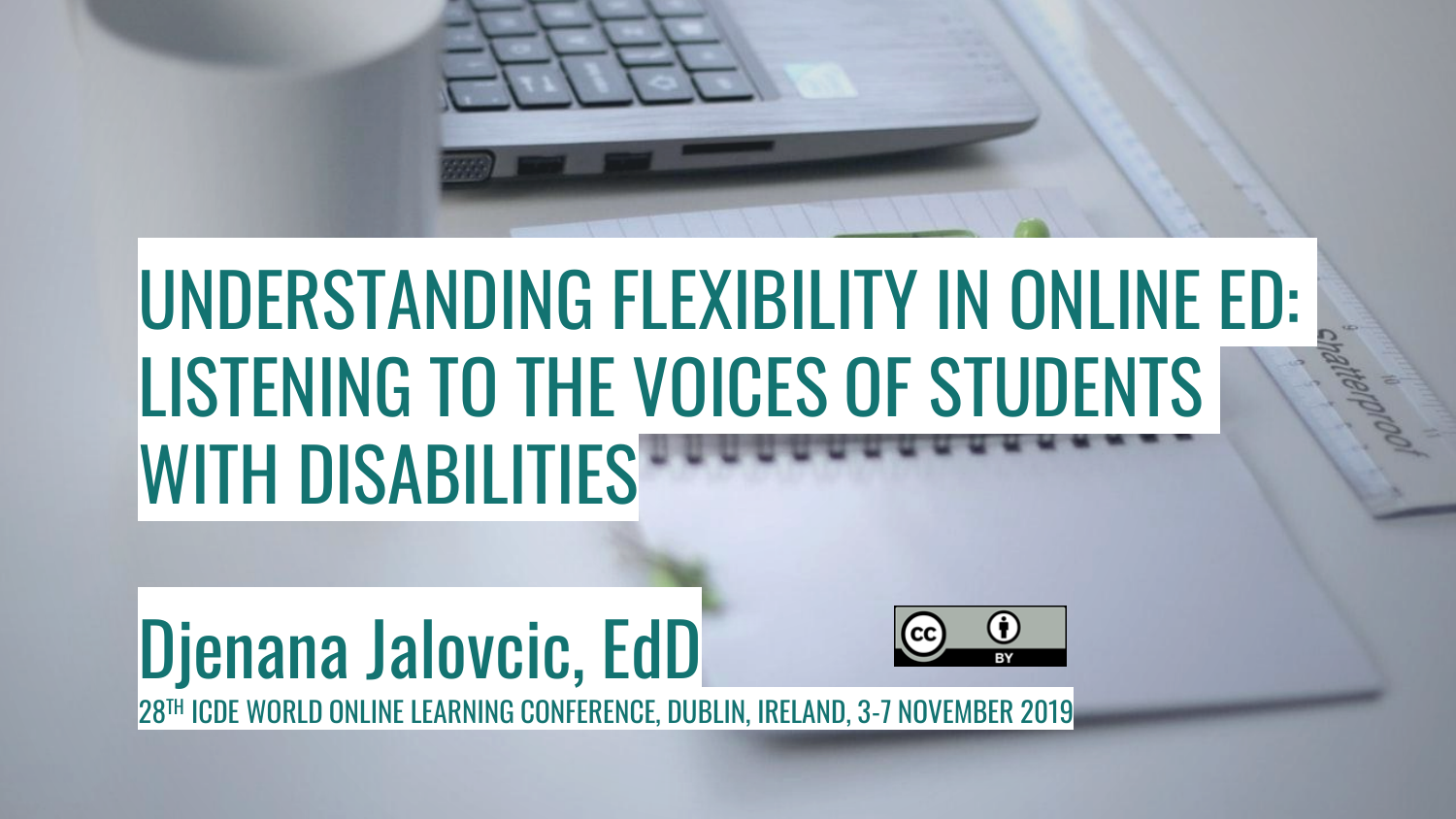# STUDENTS WITH DISABILITIES

- **● growing numbers in online higher education ●**
- **● inclusive education ● human rights ● accessibility ●**
- **● technologies ● diversity ● inclusion ●**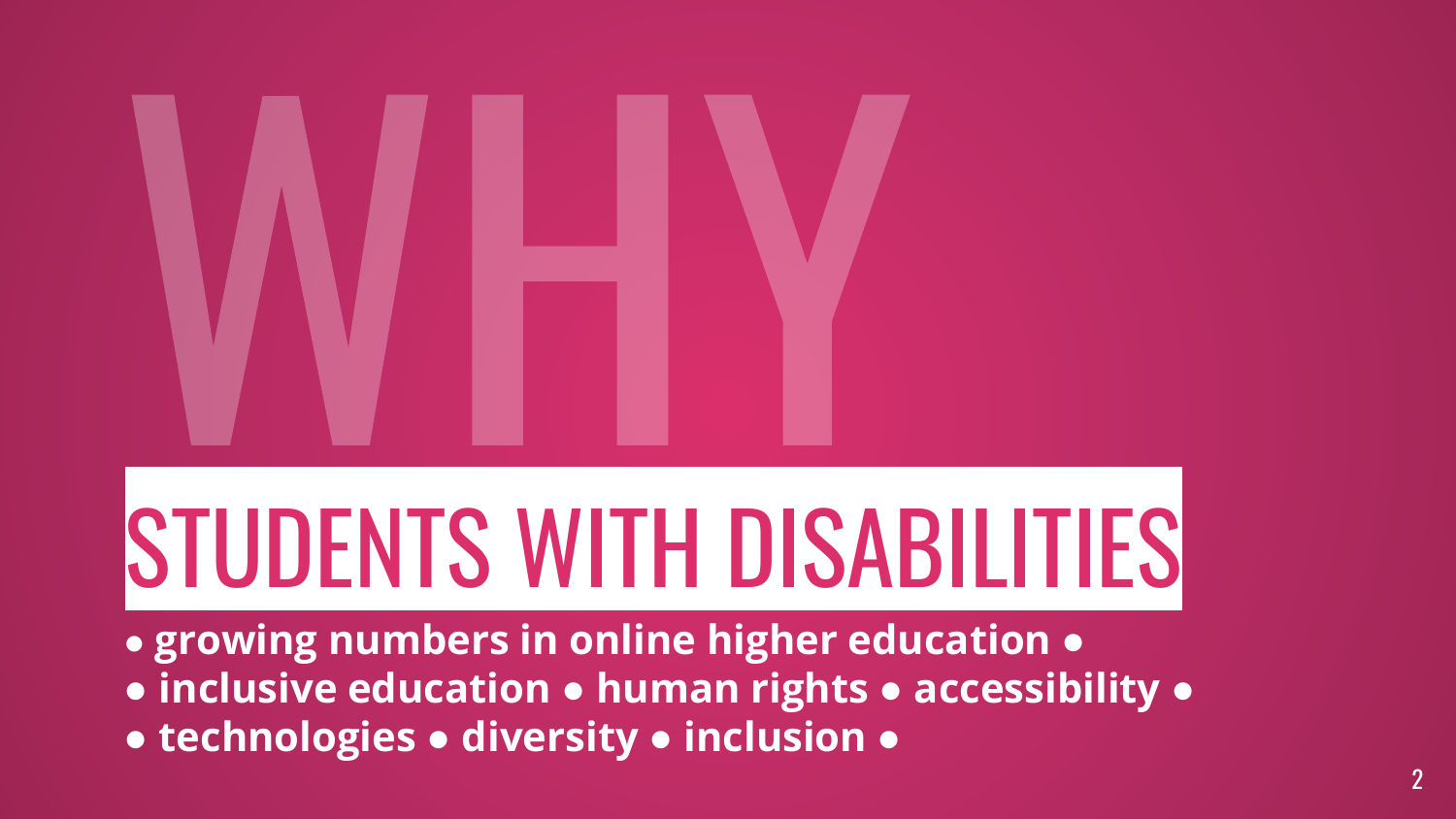# FLEXIBILITY

**● described by students as a key facilitator of learning ●**

**● anywhere ● anytime ● from accessible places ● at own pace ●**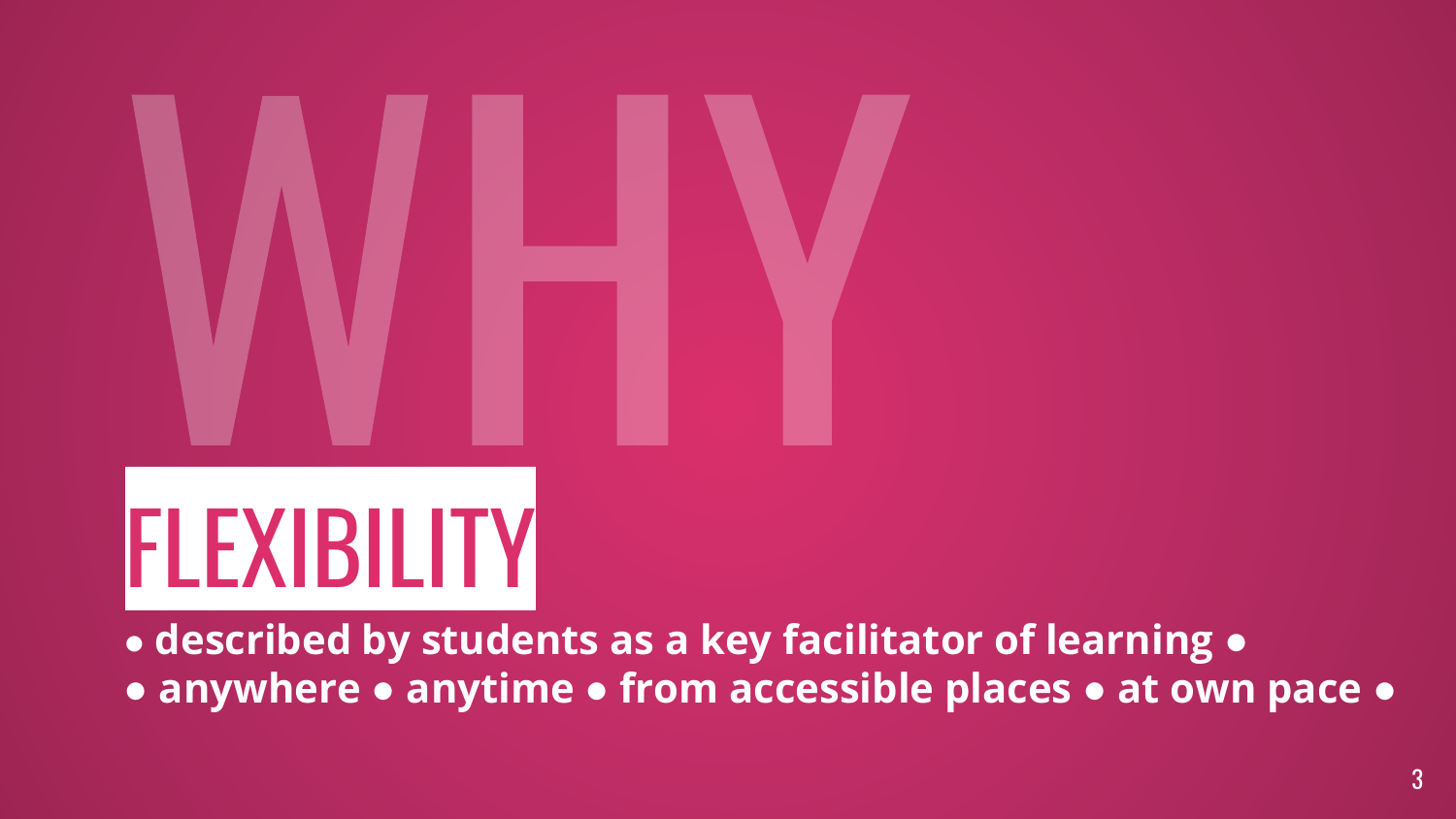## What does flexibility mean I for students with disabilities in online university program?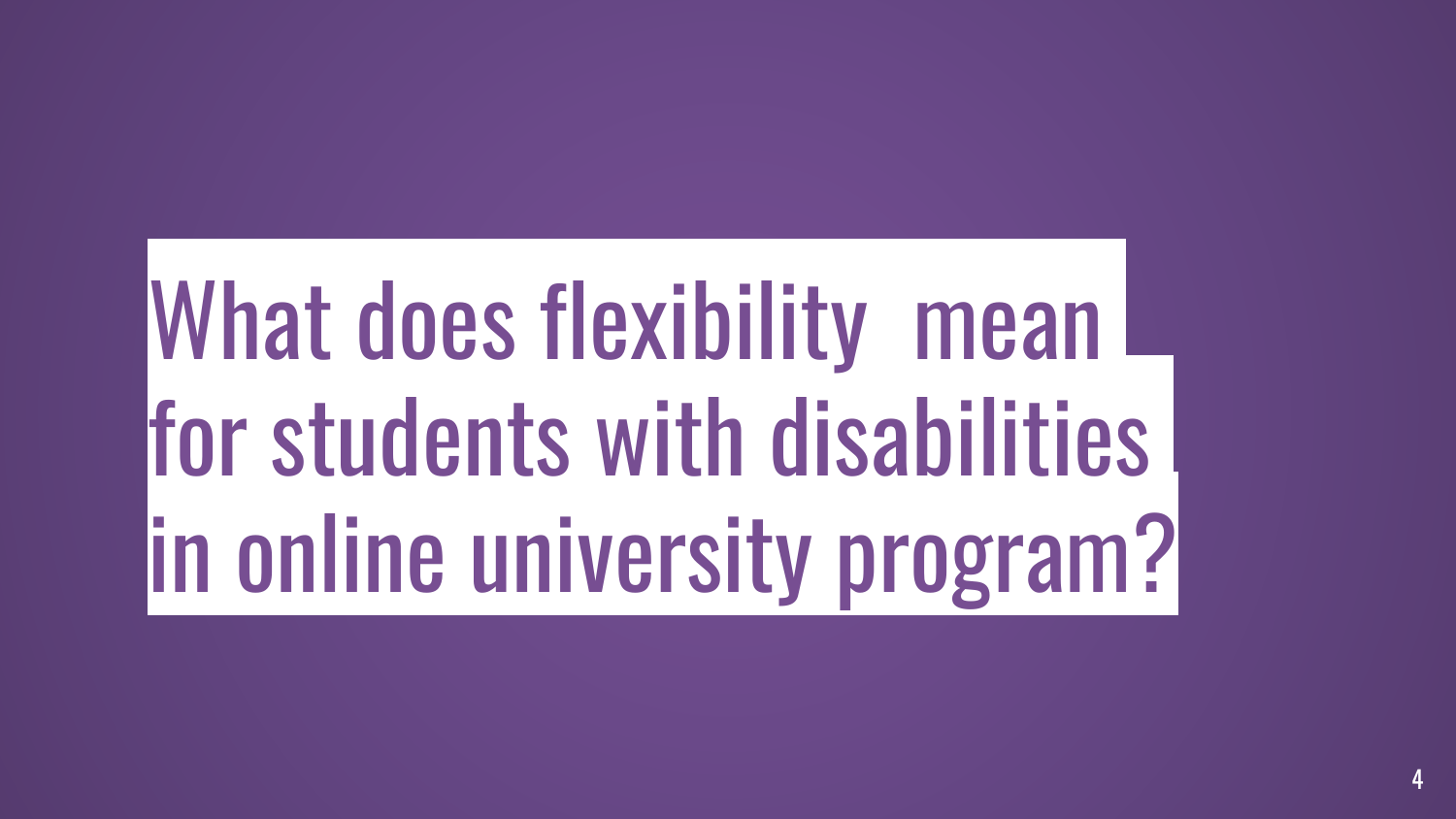## Descriptive phenomenology Amedeo Giorgi (2009)

# Experiences of interaction

For students with disabilities in online university programs

# Flexibility

A key **facilitator** of their learning that allowed them to **make choices**  that worked best for them!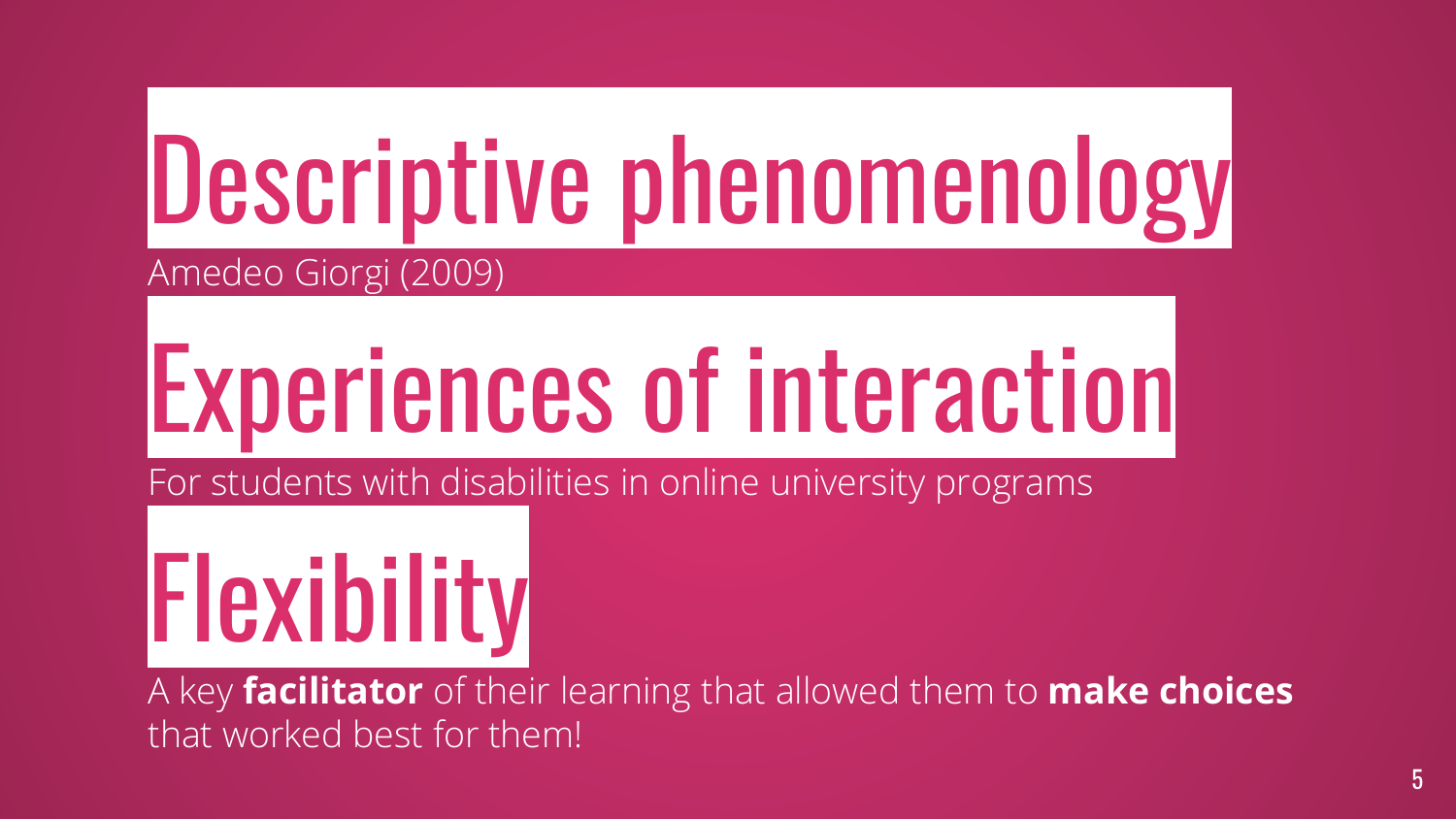# AMPLIFYING VOICES

**● Crusoe ●Elaine ● Flora ● Isabel ● ● Jennifer ● Kirk ● Linda ● Megan ● ● Paolo ● Pete ● Peter ● Rosemary ● ● Sandra ● Study Girl ● Walter ●**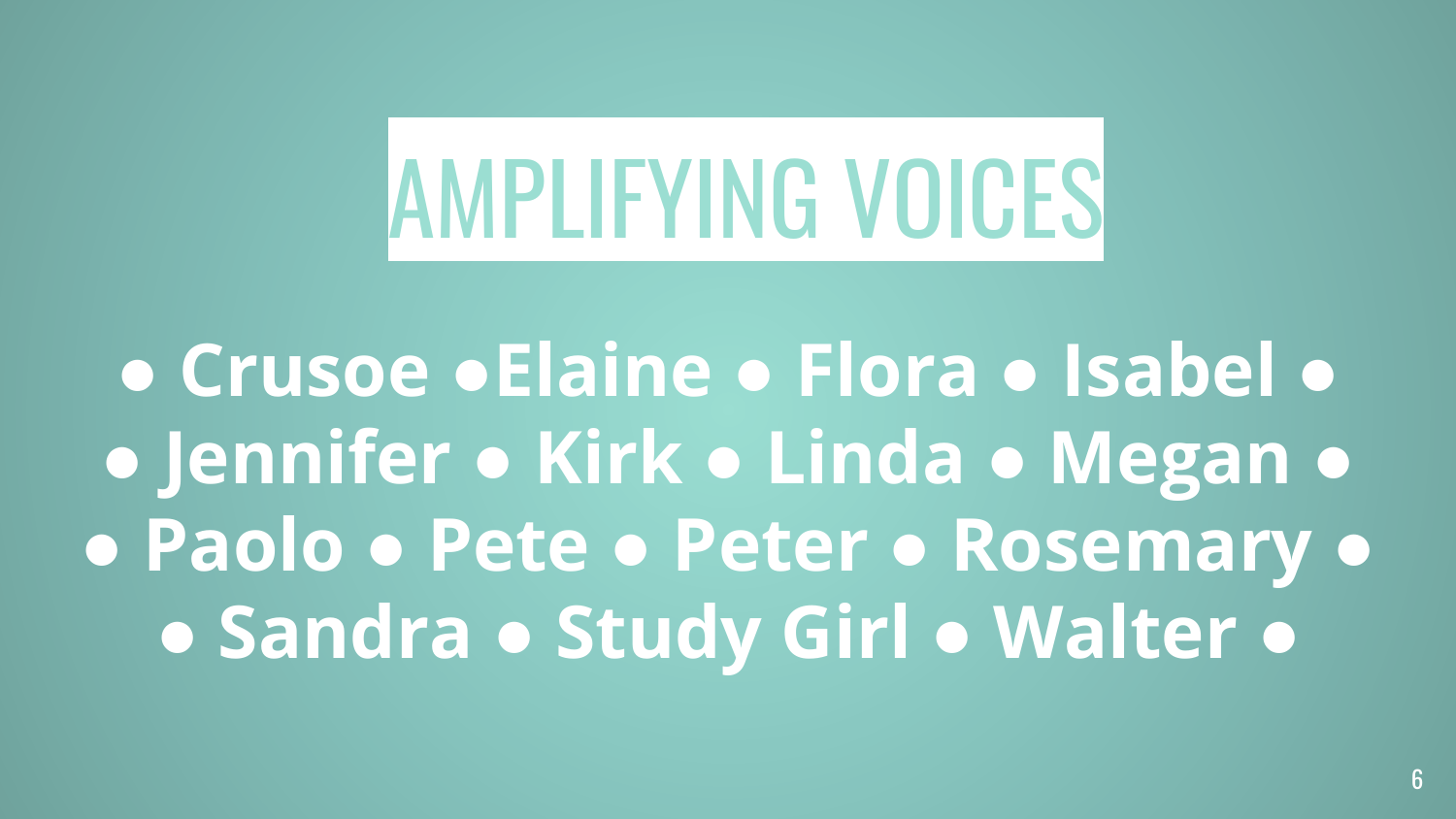| <b>Program</b>              |  | <b>F</b> M Total                                                    |
|-----------------------------|--|---------------------------------------------------------------------|
|                             |  |                                                                     |
| <b>Certificate programs</b> |  |                                                                     |
| Graduate programs           |  | $\begin{bmatrix} 4 & 2 & 6 \end{bmatrix}$ (1 F completed BA online) |
| <b>Total</b>                |  | $6 \vert 15$                                                        |

Average age of participants: 48 Average age of students in Master's programs: 56 Average age of students in Bachelor's programs: 40 Disabilities: Multiple sclerosis, Asperger's, learning disabilities, mental health disorders, multiple disabilities, health condition, traumatic brain injury, concussions

**Participants**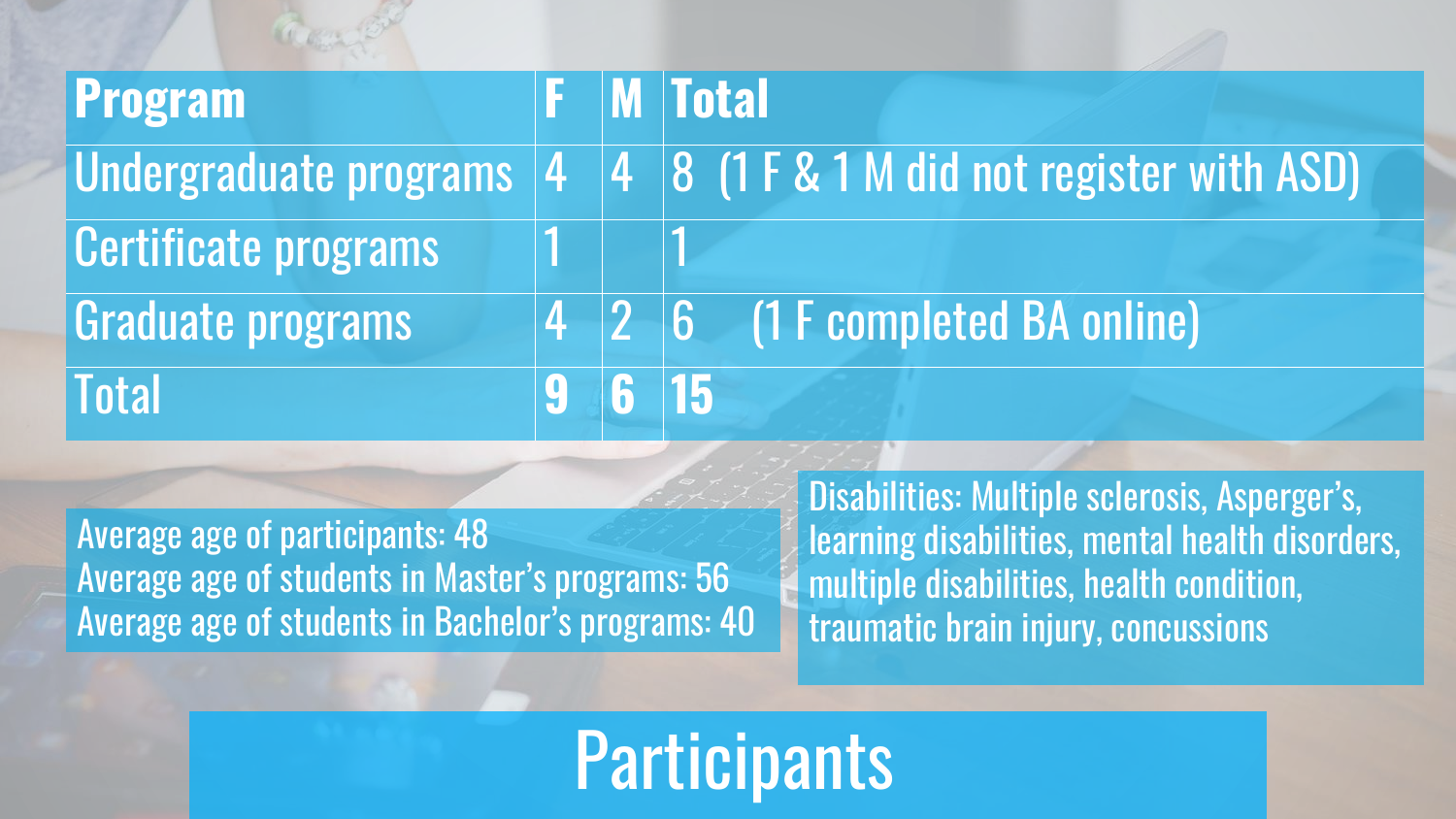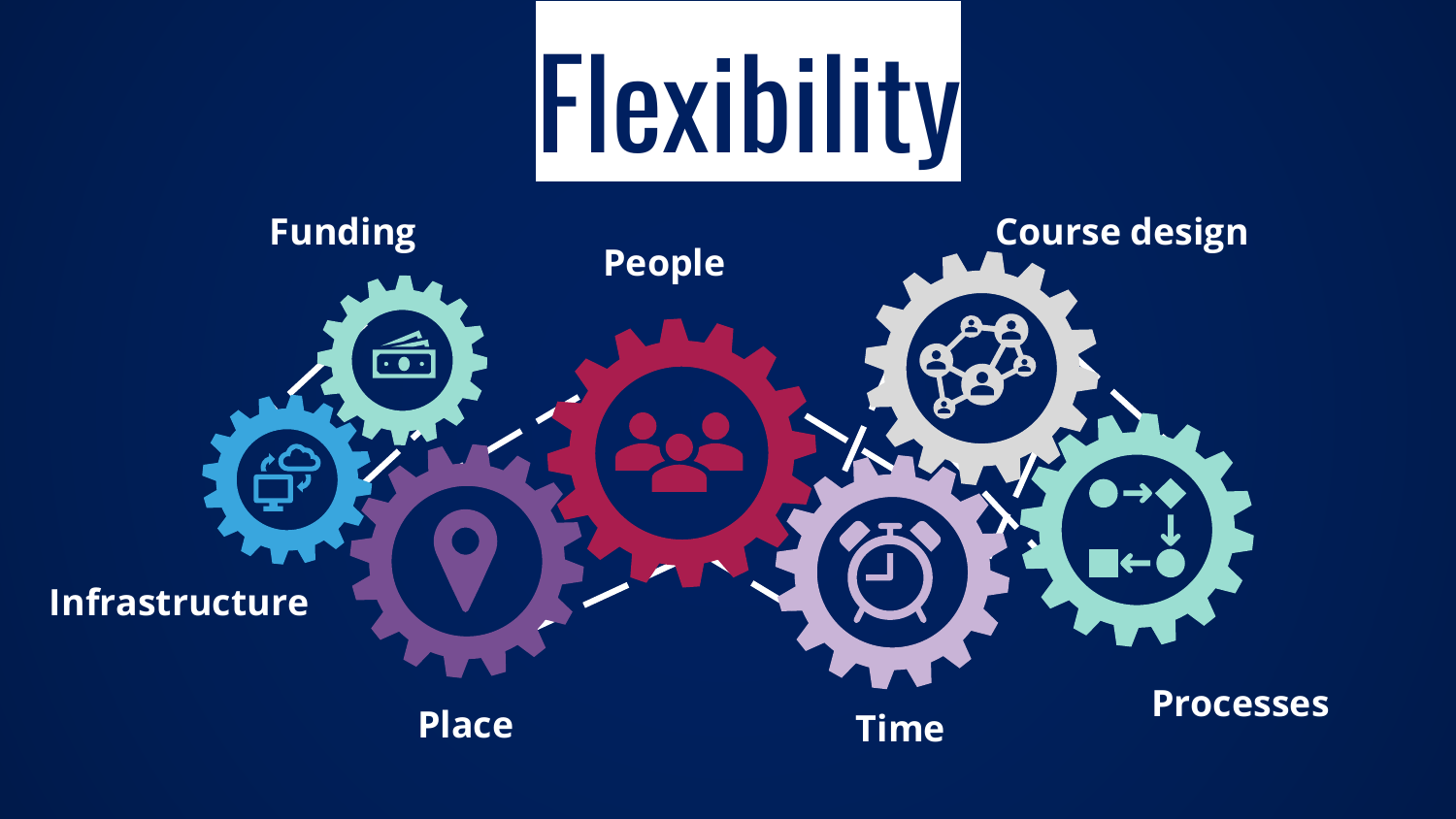You literally work at your own pace and make school go around your schedule and your lifestyle, period. Isabel I can stay within the safety of my



apartment.

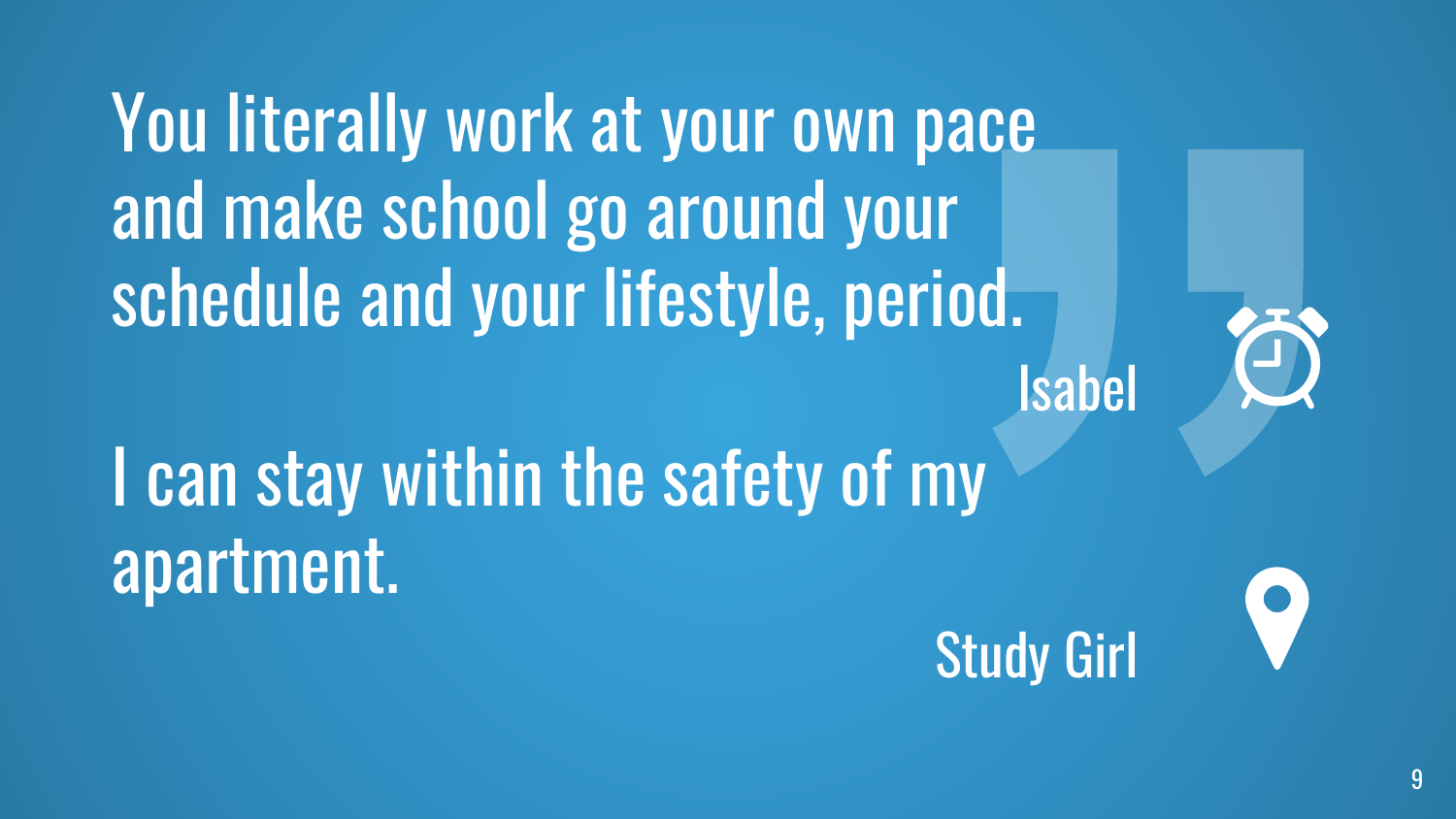Being able to study anywhere. With the world generally connected by the internet anywhere you are except for if you're up in Timbuktu, I like that

Kirk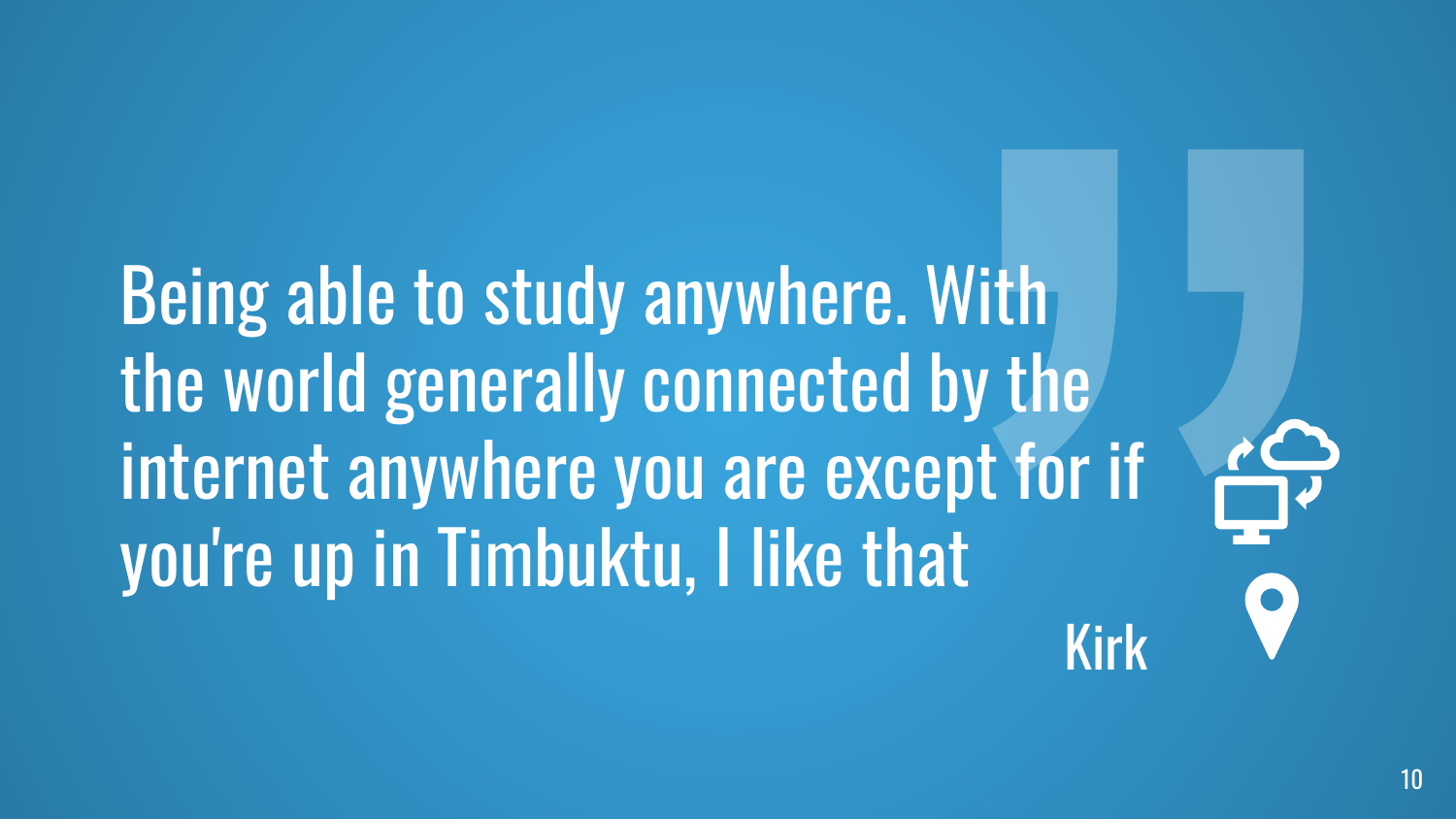All students don't learn in the same way... if you have one evaluation method the students that don't learn that way aren't going to do as well as the other ones… there needs to be multiple options for presenting information for an evaluation method. Peter

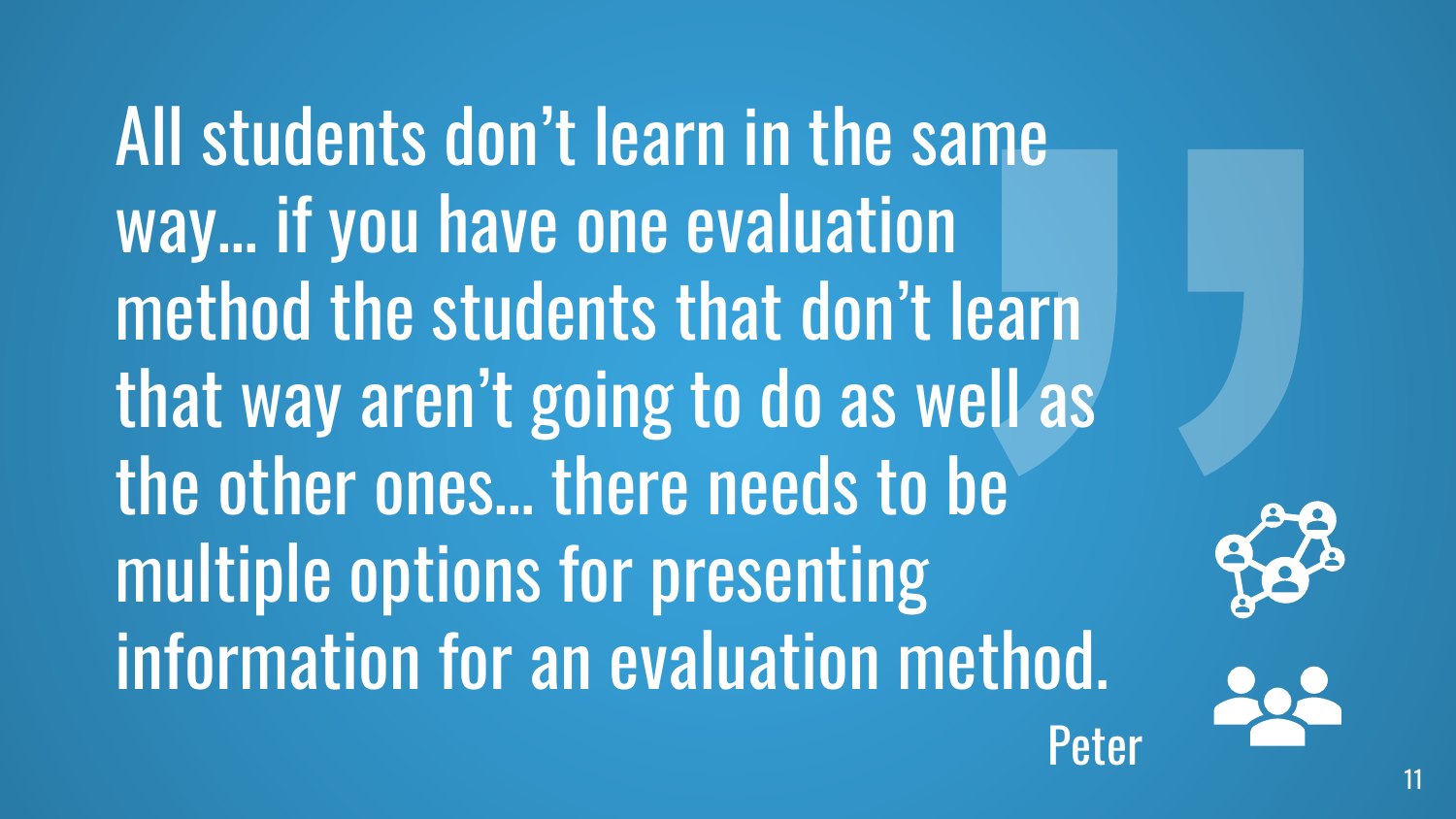Everybody thinks digital textbooks and digital compilations of articles are a great idea because it saves paper, but I need to print them out on paper, anyways, just to be able to sort and deal with the information.



Megan

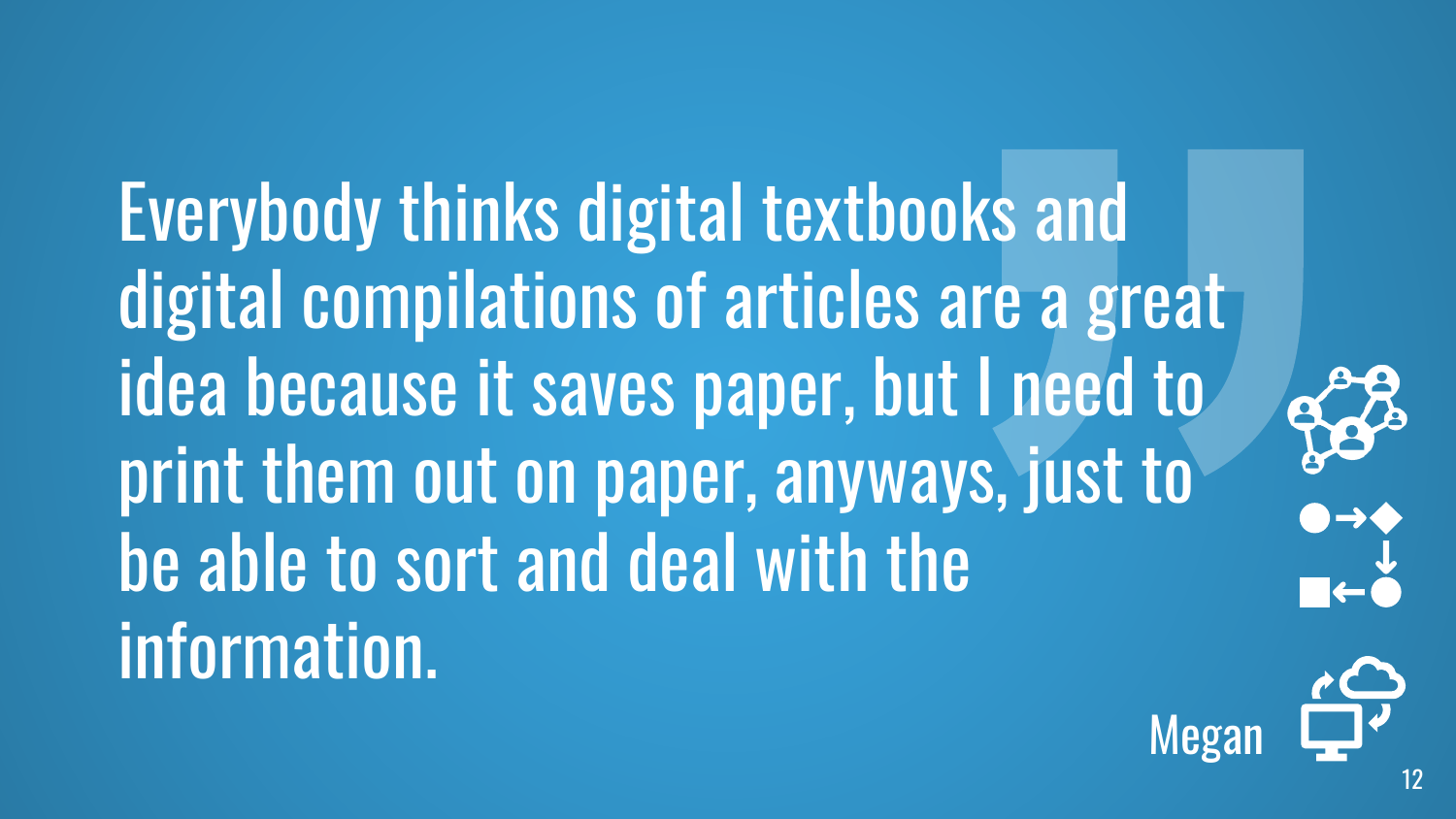Everybody thinks digital textbooks and digital compilations of articles are a great idea because it saves paper, but I need to print them out on paper, anyways, just to be able to sort and deal with the information.



 $\begin{array}{c} \bullet \to \bullet \\ \downarrow \end{array}$ 

13

Megan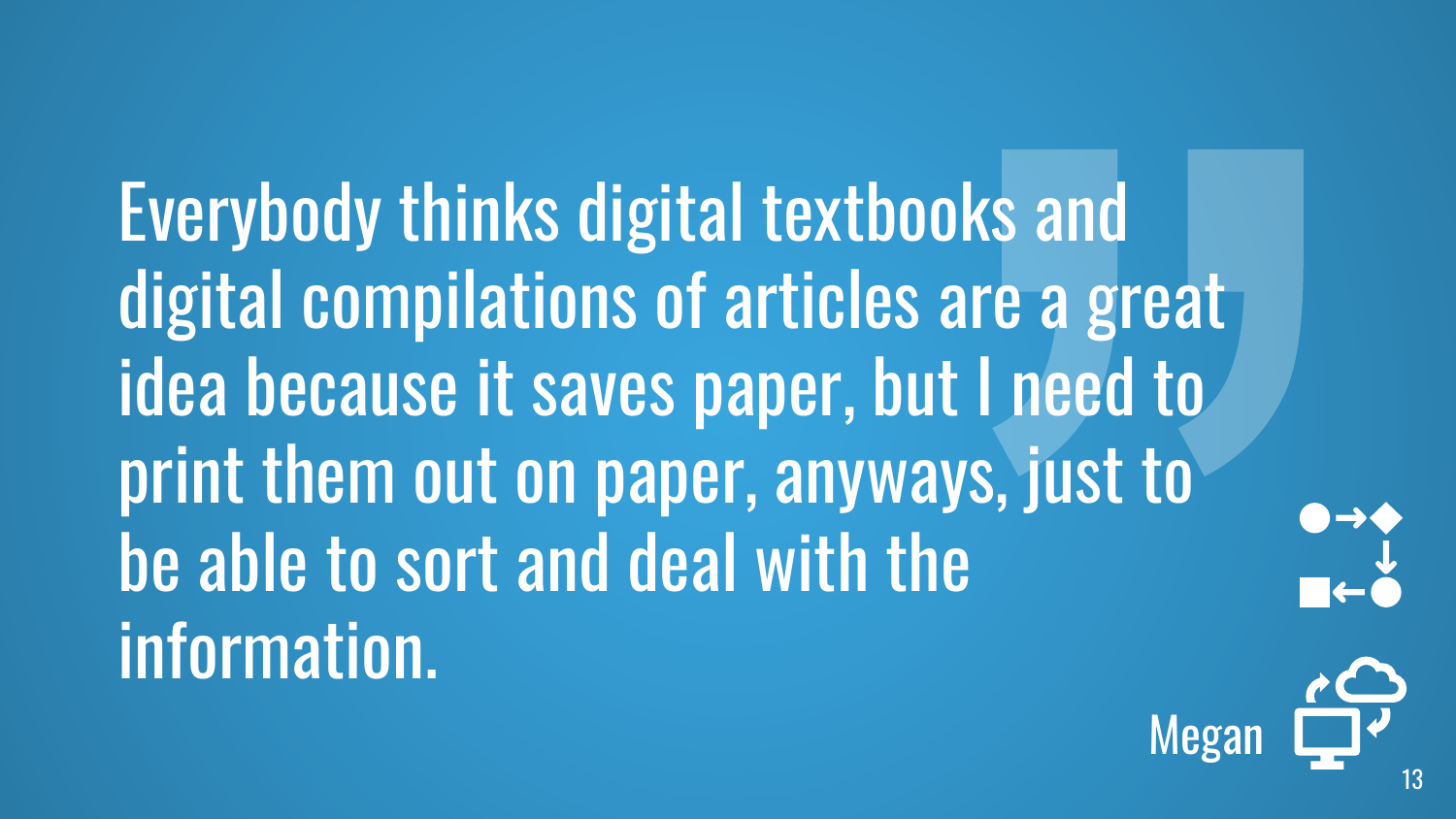If you wanted to see the **course material package** to make that decision about whether you take that course, you have to order it. And it's **very cumbersome** process to do that because you have to do that through the **library**. Then once you've reviewed the course, you have to put in a request with the **Disabilities Department**  to have the materials requested for you. And part of the issue is even if you're registered as a student with disability, you have **to do this each and every time** that you take a course. So, you have to fill out their necessary paperwork, their processes, and then it goes to the **Assistive Technology Department**, and then they review it. And then, even though I e-mail them back and forth, they tend to do everything in piecemeal because it's almost like every course that they have, they don't necessarily have all the printed materials. There has to be an assistant assigned, and then she has to go through the course package and she has to go through everything to print off everything and/or to put it on a CD. So, it's kind of like a one off. If I apply for a course, then they have to go through the whole course and then they have to print off all the materials. They have to go **to their budgets to get the books**, they have to always ask the same questions, "Did you get a grant for any of the finances for the printing?" And when I say no, then their **Department** has to get it approved through their internal processes in order to give me the materials. Sometimes they say that they weren't able to get materials, and then I have to turn around and I have to e-mail **the Manager of the Disabilities Department**  to say, 'I'm having this roadblock. Could you please deal with this issue?' because it's too frustrating for me as a student to try to deal with a department who's telling me that they can't print off materials because of their budgetary constraints. That's the other thing. It's sometimes two to four months ahead of time, and if I don't give them that 60-days notice, that means that I don't necessarily start my course when I want to start the course. Sometimes it has to be pushed back. They're working on that deadline of the months that I want to start my course on.





Elaine <sup>14</sup>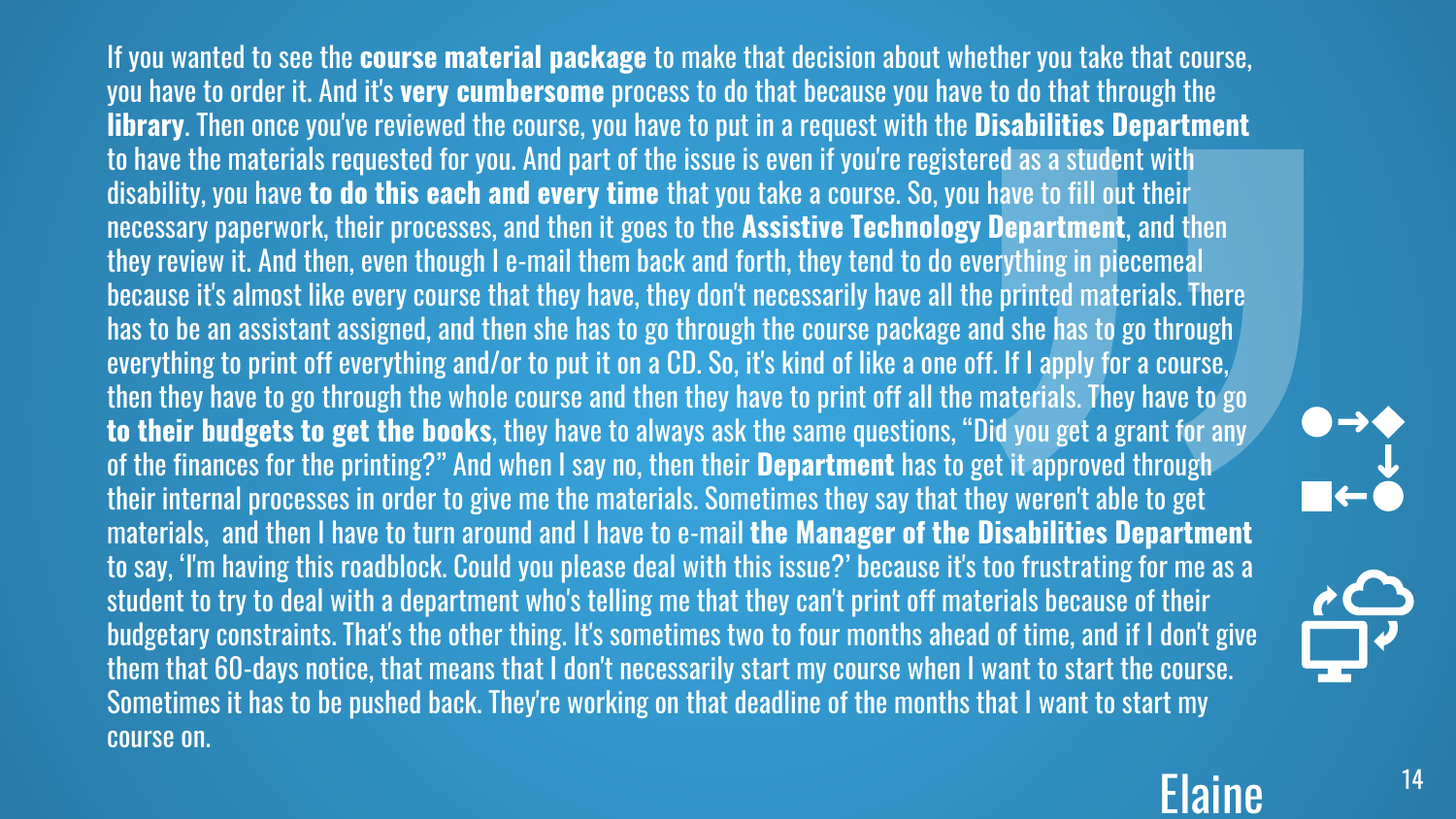I have difficulty reading a book. Being able to physically manipulate it. [When the textbook] arrived] my first thought was, 'Oh, I'd better contact somebody about the textbook' However, the textbook arrived with a note saying, 'And on the course website, you will find an E-book version and a PDF version.' So, that's going to be fully addressed.

Paolo <sup>15</sup>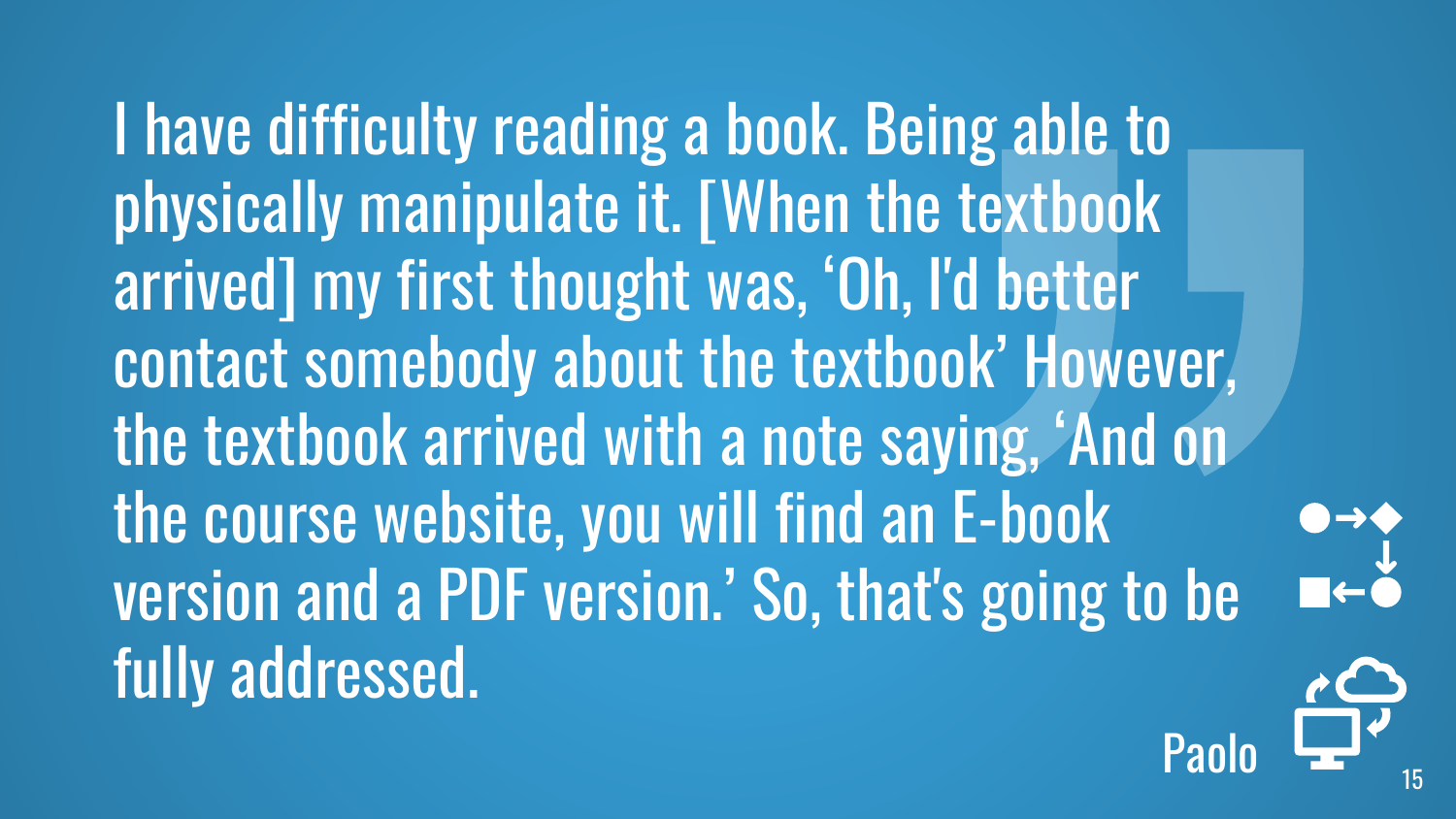She organized a grant for me… But [the vendor] still want me to pay all of the money for all of the stuff upfront, which is a problem, and then they're only going to reimburse 75 percent, so I'm still out of pocket about \$1,000 for it.

 $\begin{array}{c}\n\bullet \to \bullet \\
\downarrow \bullet \\
\hline\n\bullet \leftarrow \bullet\n\end{array}$ 

Isabel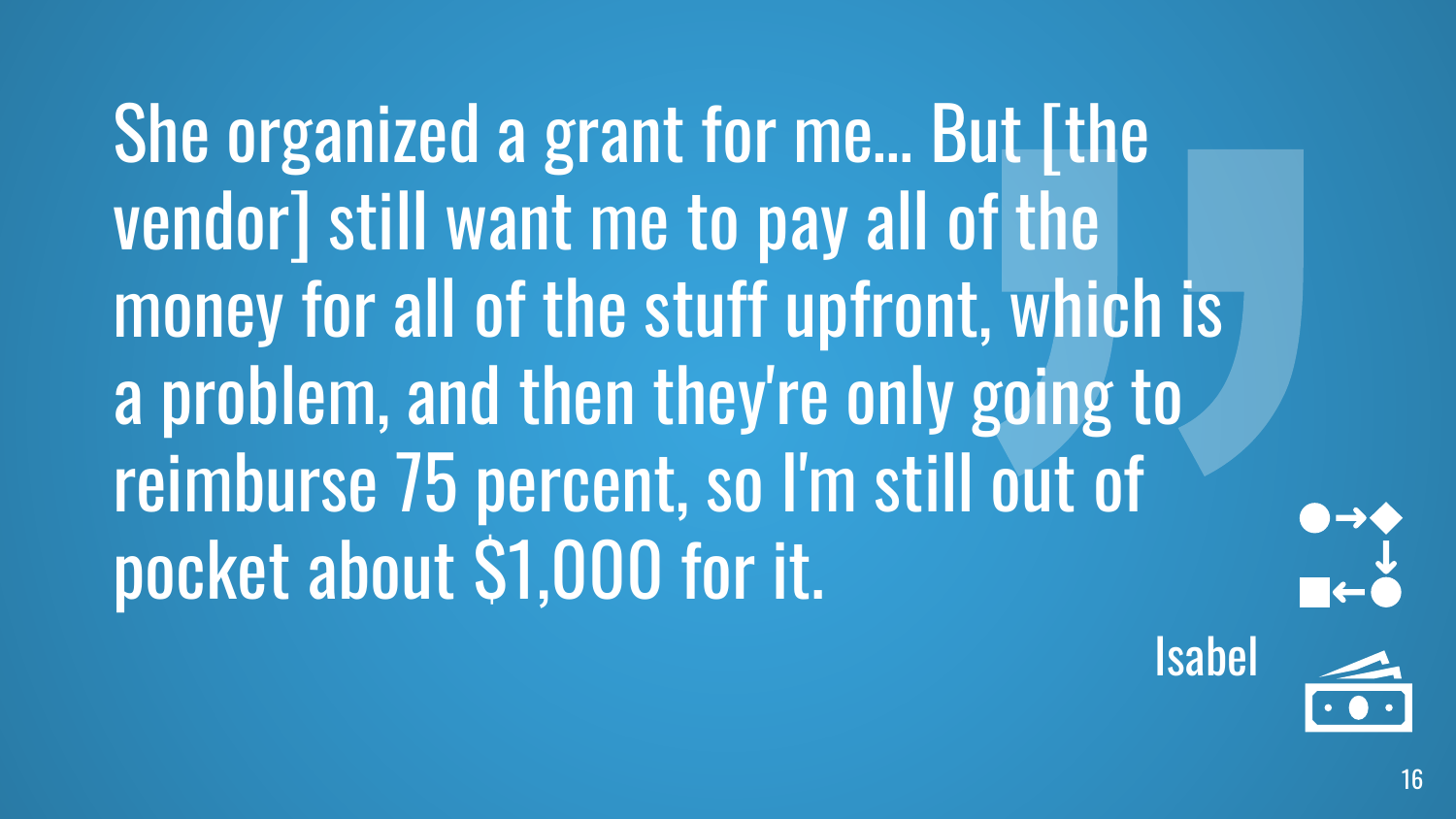Obviously, policy needs to be followed but it comes down to whether or not a faculty member or an administrator is willing to approve a creative solution that follows the policy but still resolves the issue and to work with the student.



**Peter**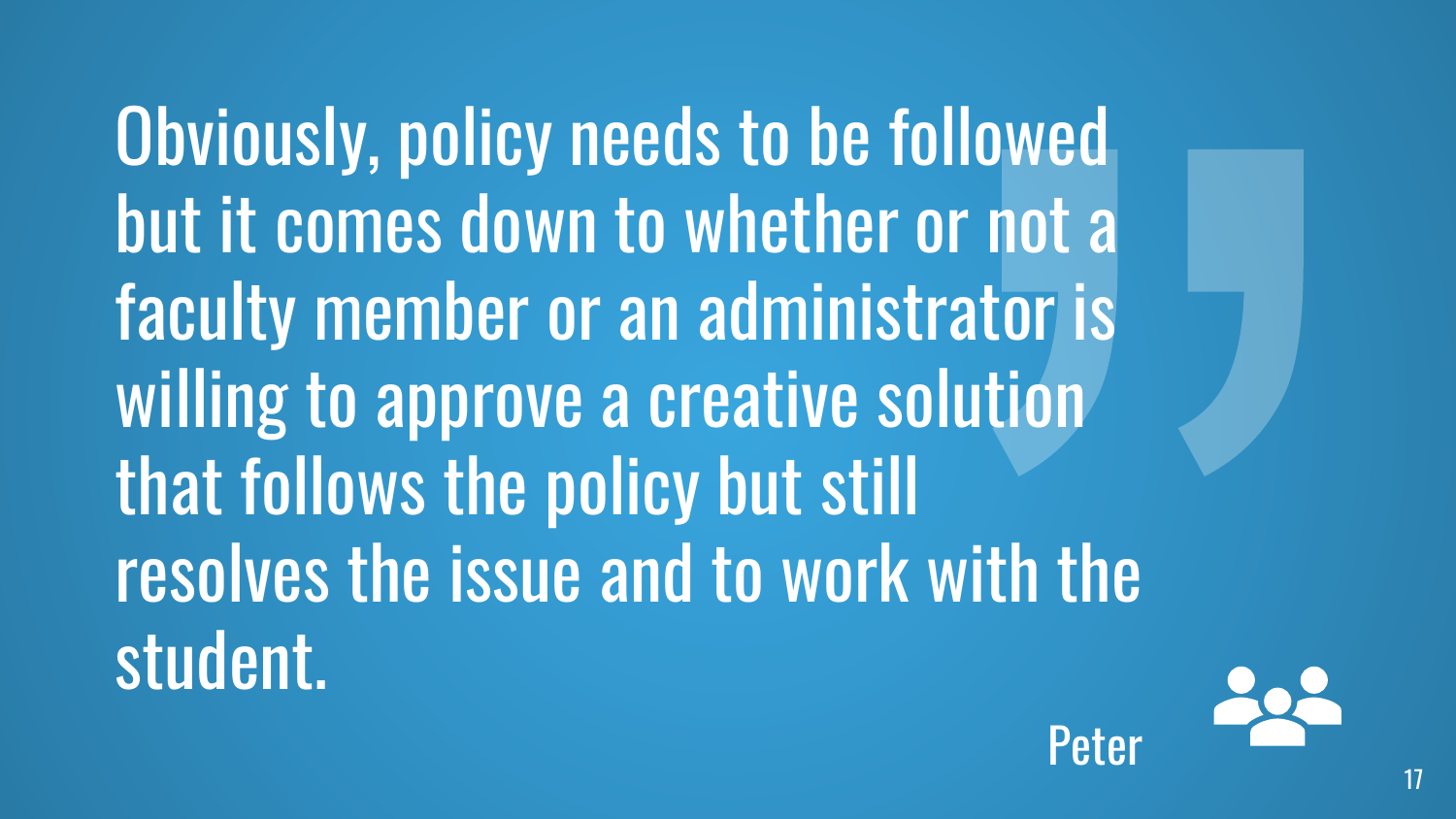

Create flexible courses, processes, infrastructure and policies to ensure accessible and inclusive opportunities for all.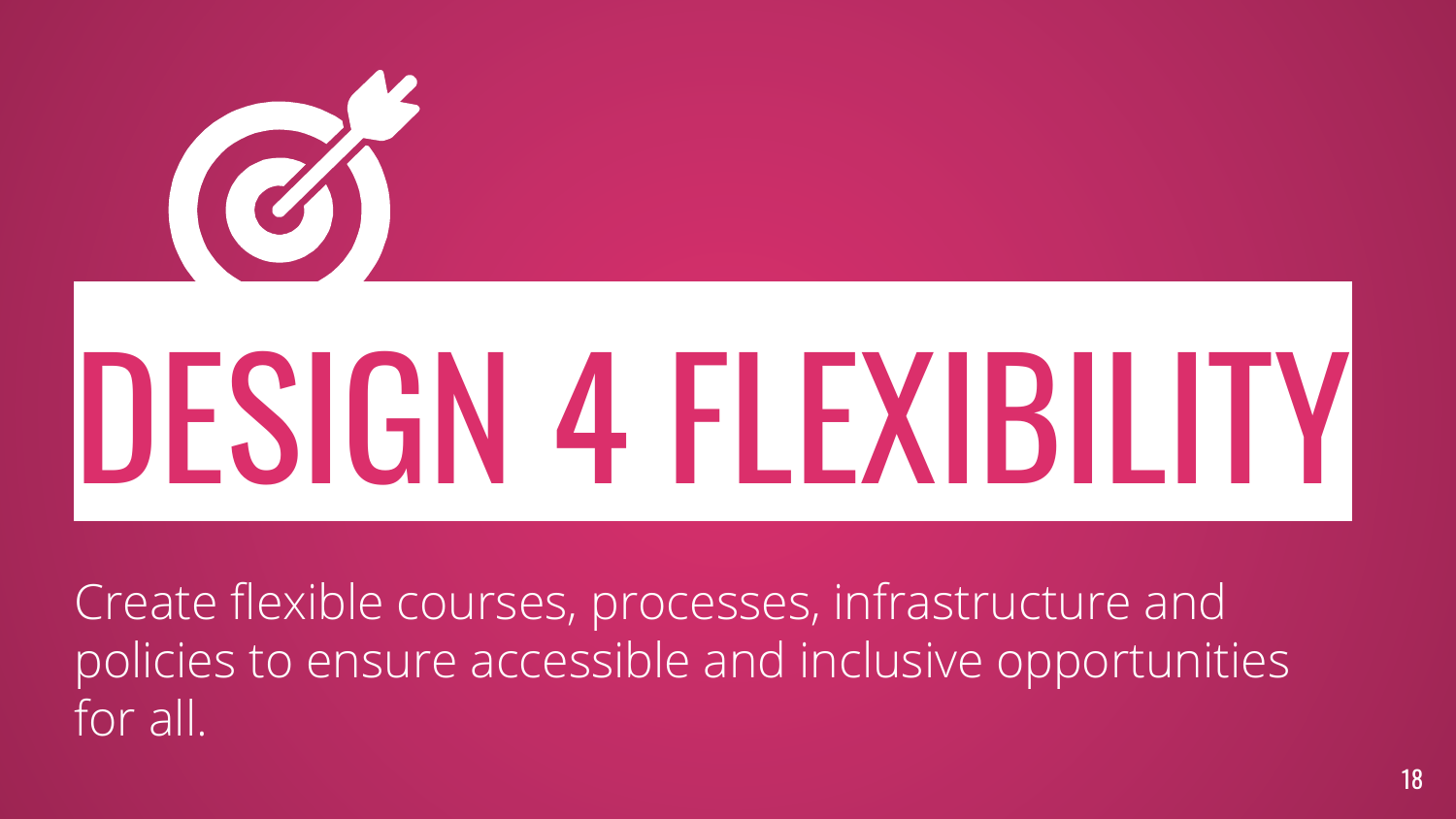

[djenana.jalovcic@gmail.com](mailto:djenana.Jalovcic@gmail.com) @JalovcicDjenana <https://atdistance.wordpress.com/>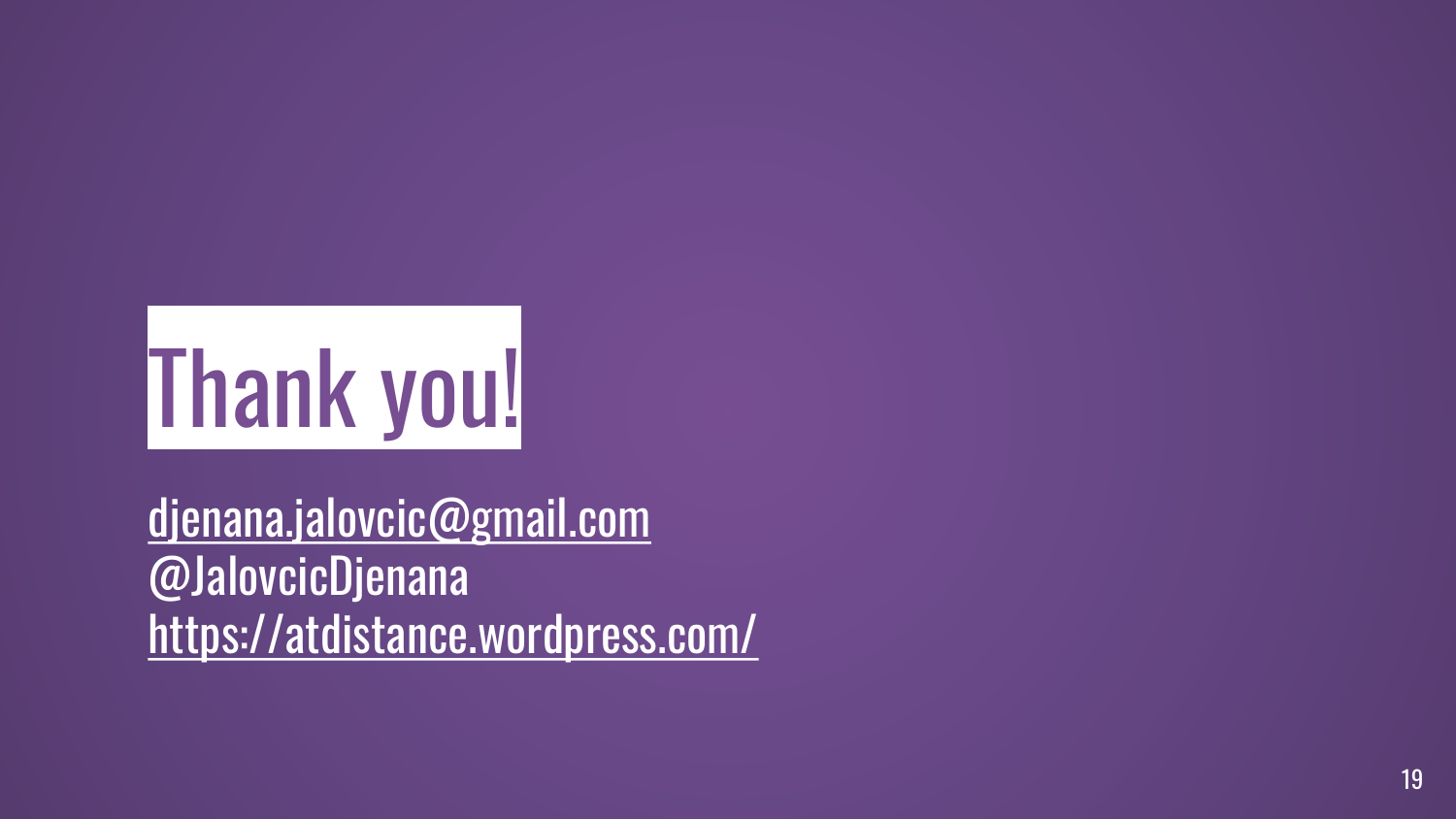

Special thanks to all the people who made and released these awesome resources for free:

- ◇ [Presentation template by SlidesCarnival](https://plus.youexec.com/resources/all/1) and You Exec
- ◇ Photographs by [Unsplash](http://unsplash.com/) and [Pixabay](https://pixabay.com/)